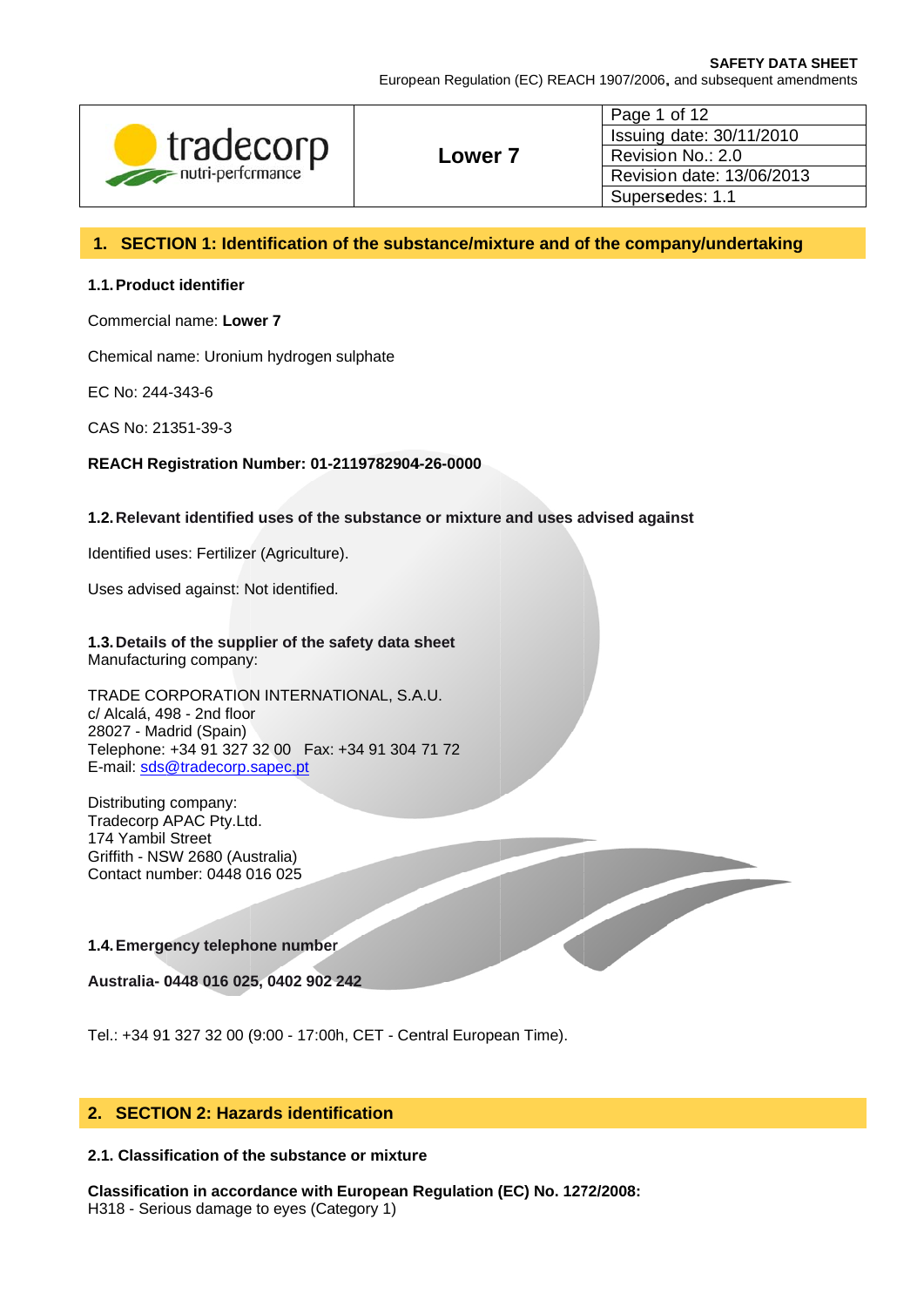European Regulation (EC) REACH 1907/2006, and subsequent amendments

| tradecorp<br>nutri-performance |       | Page 2 of 12<br>Issuing date: 30/11/2010                          |  |
|--------------------------------|-------|-------------------------------------------------------------------|--|
|                                |       | Revision No.: 2.0<br>Revision date: 13/06/2013<br>Supersedes: 1.1 |  |
|                                | Lower |                                                                   |  |
|                                |       |                                                                   |  |
|                                |       |                                                                   |  |

Classification in accordance with European Directive 67/548/EEC: Xi - Irritant R41: Risk of serious damage to eyes.

| 2.2. Label elements         |                                                                                                                                                                                                                                                                                                            |
|-----------------------------|------------------------------------------------------------------------------------------------------------------------------------------------------------------------------------------------------------------------------------------------------------------------------------------------------------|
| Hazard pictogram(s):        |                                                                                                                                                                                                                                                                                                            |
| Signal word(s):             | Danger                                                                                                                                                                                                                                                                                                     |
| Hazard statement(s):        | H318: Causes serious eye damage.                                                                                                                                                                                                                                                                           |
| Precautionary statement(s): | P280: Wear protective gloves/protective clothing/eye protection/face protection.<br>P305 + P351 + P338: IF IN EYES: Rinse cautiously with water for several<br>minutes. Remove contact lenses, if present and easy to do. Continue rinsing.<br>P310: Immediately call a POISON CENTER or doctor/physician. |

### 2.3. Other hazards

This product is not considered to be persistent, bioaccumulating nor toxic (PBT) (See section 12).

## 3. SECTION 3: Composition/information on ingredients

## 3.1. Substances

| <b>Chemical name</b>      | <b>CAS No.</b> | <b>EINECS No.</b> |
|---------------------------|----------------|-------------------|
| Uronium hydrogen sulphate | 21351-39-3     | 244-343-6         |

#### 3.2. Mixtures

Not applicable.

# 4. SECTION 4: First aid measures

### 4.1. Description of first aid measures

Inhalation: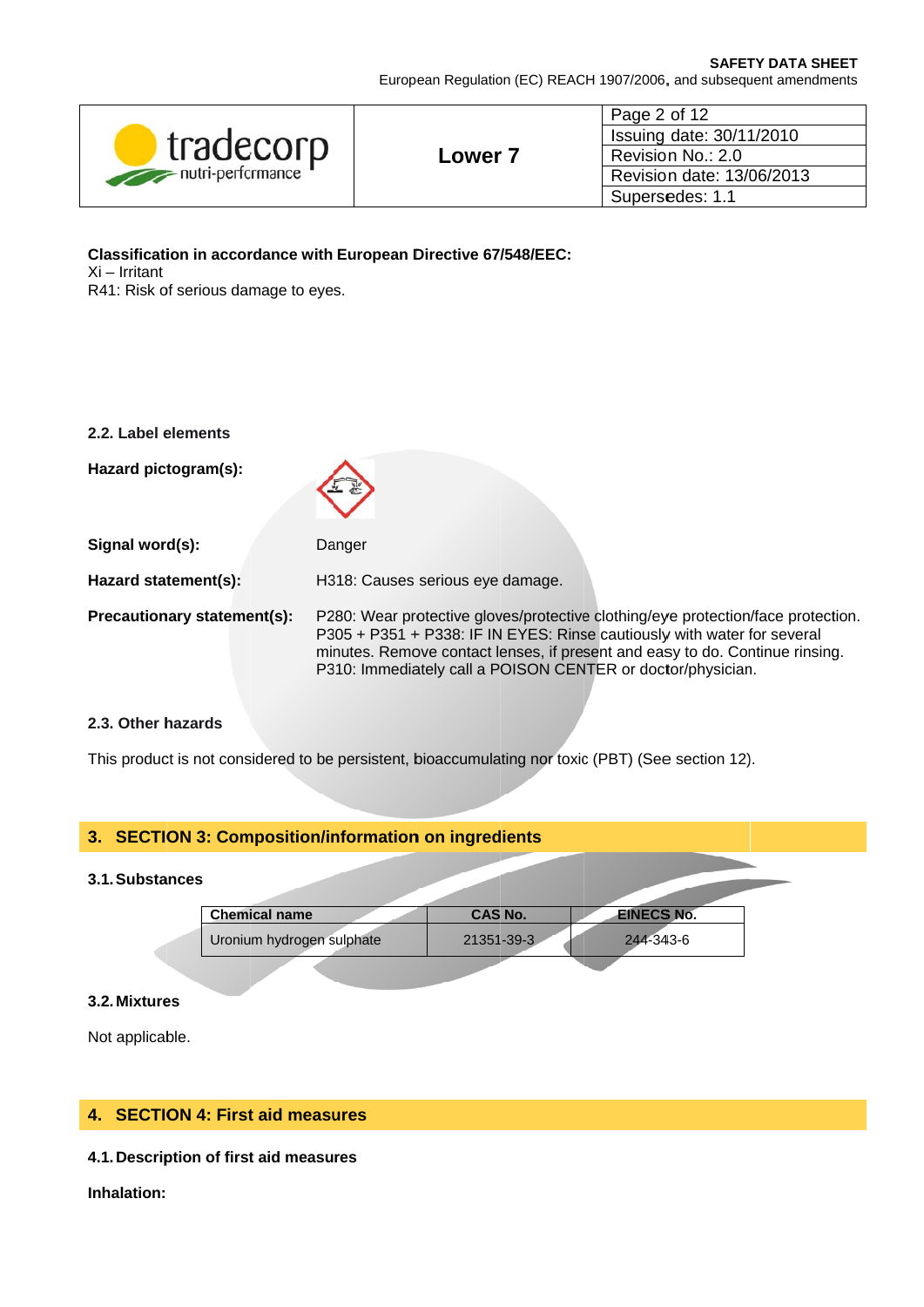| tradecorp<br>nutri-performance |                    | Page 3 of 12<br>Issuing date: 30/11/2010 |  |
|--------------------------------|--------------------|------------------------------------------|--|
|                                | Lower <sup>-</sup> | Revision No.: 2.0                        |  |
|                                |                    | Revision date: 13/06/2013                |  |
|                                |                    | Supersedes: 1.1                          |  |

Keep patient at rest and maintain body temperature. Remove the victim to a ventilated area. Get medical attention. Give symptomatic and supportive treatment, if required.

### **Skin contact:**

After contact with skin, remove contaminated clothing and wash immediately with plenty of water and soap. If irritation develops, seek medical attention.

#### Eye contact:

Immediately wash affected eyes for at least 15 minutes, taking care to rinse under eyelids. Consult an eye specialist.

### Ingestion:

Rinse mouth with water. Get medical attention and show the label or packaging. Do not induce vomiting. If vomiting occurs, keep victim's head below hips to prevent aspiration.

## 4.2. Most important symptoms and effects, both acute and delayed

Inhalation: No adverse effects are expected. Skin contact: Not irritating. Eye contact: Risk of serious damage to eyes. Ingestion: Irritation of the gastric/intestinal mucosa.

## 4.3. Indication of any immediate medical attention and special treatment needed

All treatments should be based on observed signs and symptoms.

# 5. SECTION 5: Fire-fighting measures

## 5.1. Extinguishing media

Suitable extinguishing media: Use extinguishing measures that are appropriate to local circumstances and the surrounding environment.

Unsuitable extinguishing media: Direct water spurt (water jet).

## 5.2. Special hazards arising from the substance or mixture

Possibility of exposure to toxic combustion products.

Fire residues and contaminated fire extinguishing water must be disposed of in accordance with local regulations.

## 5.3. Advice for fire-fighters

Special protective equipment for fire-fighters: In the event of fire, wear self-contained breathing apparatus and personal protective equipment.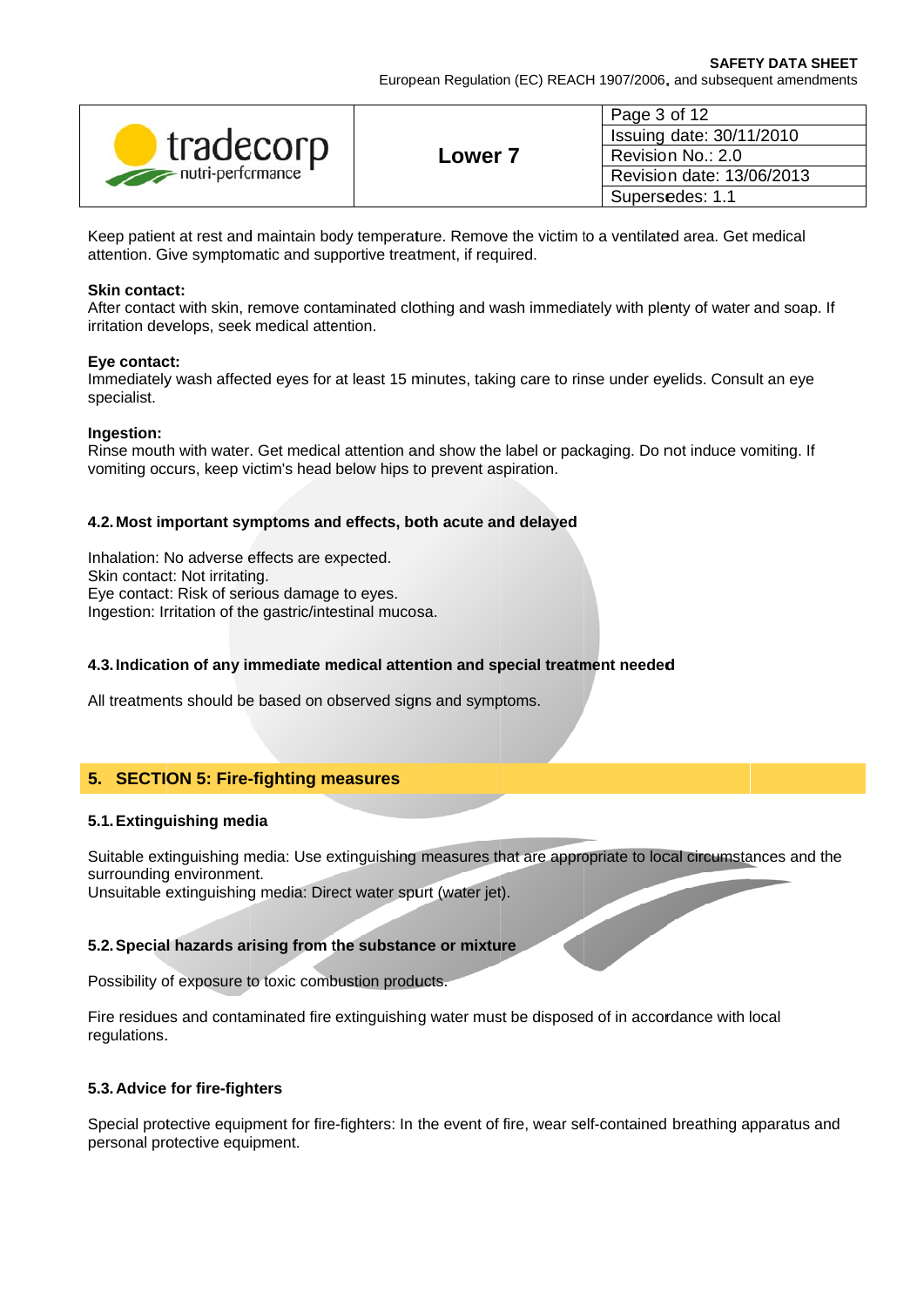European Regulation (EC) REACH 1907/2006, and subsequent amendments

| tradecorp         |                | Page 4 of 12                                  |  |
|-------------------|----------------|-----------------------------------------------|--|
|                   |                | Issuing date: 30/11/2010<br>Revision No.: 2.0 |  |
|                   | <b>Lower 7</b> |                                               |  |
| nutri-performance |                | Revision date: 13/06/2013                     |  |
|                   |                | Supersedes: 1.1                               |  |

### 6. SECTION 6: Accidental release measures

#### 6.1. Personal precautions, protective equipment and emergency procedures

Isolate and delimit the affected area. Eliminate all sources of ignition. Use personal protective equipment and respiratory protection. Avoid contact with skin and eyes. Evacuate personnel to safe areas. Ensure adequate ventilation.

#### 6.2. Environmental precautions

Prevent the product reaches the sewer. Prevent soil contamination.

#### 6.3. Methods and material for containment and cleaning up

Prevent further leakage or spillage if safe to do so.

Neutralise with 90-95%  $H_2O$  + 5-10% NaCO<sub>3</sub> + 0.2-2% detergent.

Clean up with absorbent materials (eg. soil, sand, diatomaceous earth or any non-flammable absorbent). Store collected material in adequate containers for disposal. Label these containers and manage in accordance with local regulations.

Do not mix with other waste materials.

If there are spills or uncontrolled discharges on surface waters (or water for public use), immediately inform the local authorities.

## 6.4. Reference to other sections

See Sections 8 and 13.

# 7. SECTION 7: Handling and storage

### 7.1. Precautions for safe handling

See also Section 8.

Use personal protective equipment (PPE). Avoid contact with skin, eyes and clothing. Ensure adequate ventilation.

Do not handle the product near a source of ignition or near open flame.

Do not smoke, drink or eat while handling the product.

Wash hands with soap after handling and before eating, drinking, smoking or using the toilet.

Remove clothing immediately if the product is inside. Wash skin thoroughly with mild soap and dress clean clothes.

#### 7.2. Conditions for safe storage, including any incompatibilities

Do not store near or with any of the incompatible materials listed in Section 10. Do not store with food, beverages, feed and water supplies. Do not store near flame, heat sources or near strong oxidizing agents.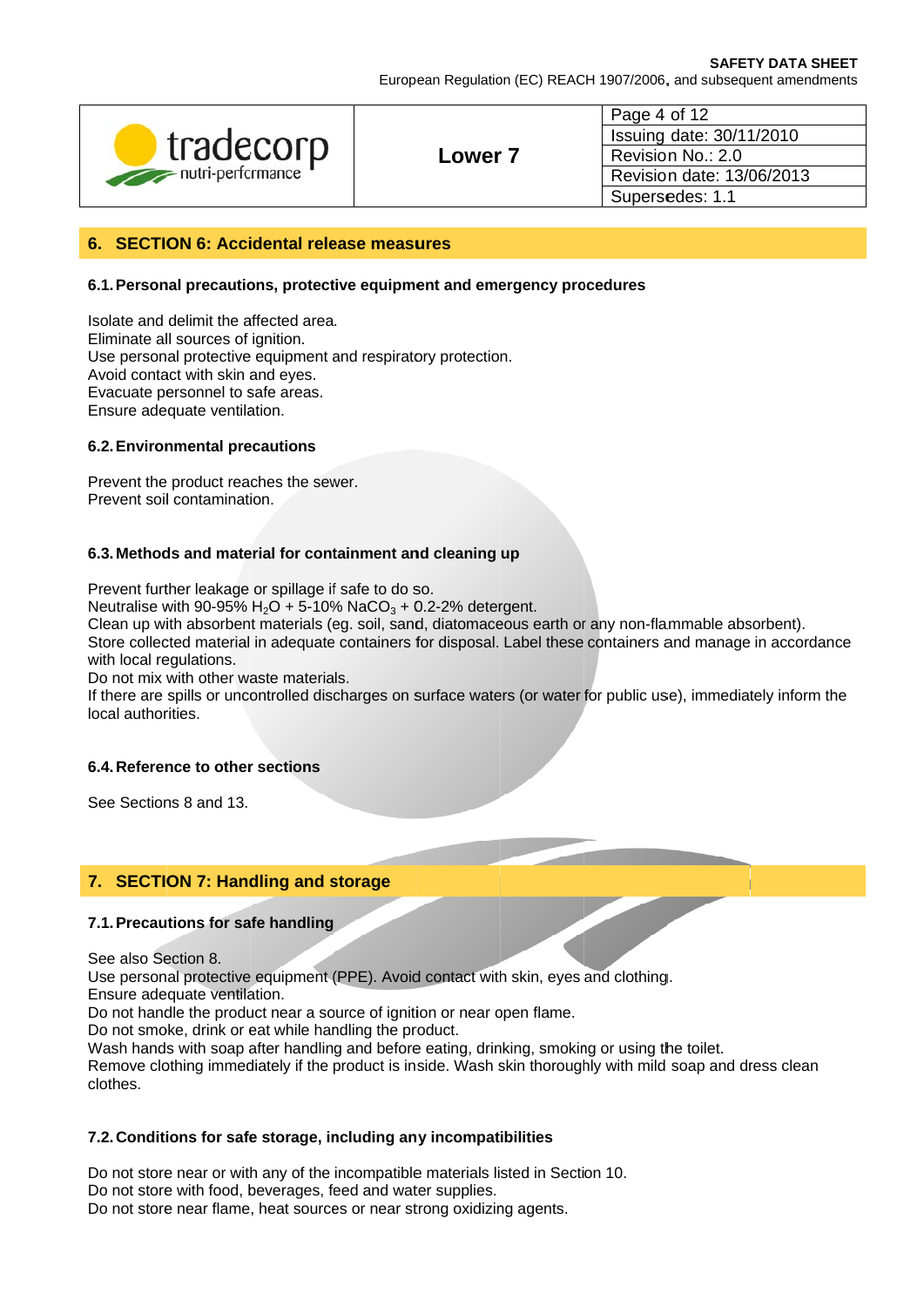| tradecorp<br>nutri-performance |       | Page 5 of 12                                                                                  |
|--------------------------------|-------|-----------------------------------------------------------------------------------------------|
|                                |       | Issuing date: 30/11/2010<br>Revision No.: 2.0<br>Revision date: 13/06/2013<br>Supersedes: 1.1 |
|                                | Lower |                                                                                               |
|                                |       |                                                                                               |
|                                |       |                                                                                               |

Avoid extreme temperatures.

Store the product in the original container.

Keep tightly closed containers in a dry, cool and well ventilated sheltered from the sun. Keep out of reach of unauthorized persons, children and animals.

## 7.3. Specific end use(s)

See section 1.2. See also chapter Exposure scenarios.

## 8. SECTION 8: Exposure controls/personal protection

## 8.1. Control parameters

No national occupational exposure limit values have been established.

## Derived No Effect Level (DNEL):

**DNELs for workers:** 3.059 mg/kg bw/day (dermal exposure) 2.697 mg/m<sup>3</sup> (inhalation)

DNELs for general population: 1.53 mg/kg bw/day (dermal exposure)  $0.665$  mg/m<sup>3</sup> (inhalation) 1.53 mg/kg bw/day (oral exposure)

## Predicted No Effect Concentration (PNEC):

**PNEC aqua: Aquatic toxicity unlikely.** 

PNEC sediment: No exposure of sediment expected.

PNEC soil: No exposure of soil expected.

PNEC sewage treatment plant: 92 mg/L.

PNEC oral (secondary poisoning): No potential for bioaccumulation.

## 8.2. Exposure controls

## 8.2.1 Proper technical controls

See also Section 7. Ensure adequate ventilation and/or exhaust ventilation.

## 8.2.2 Individual protective measures

Respiratory protection: In case of insufficient ventilation wear suitable respiratory equipment. Respirator with filter A.

Hand protection: Protective gloves complying with EN 374. Impervious gloves. Solvent-resistant gloves. Eye protection: Safety glasses with side-shields conforming to EN166 or facial protection screen.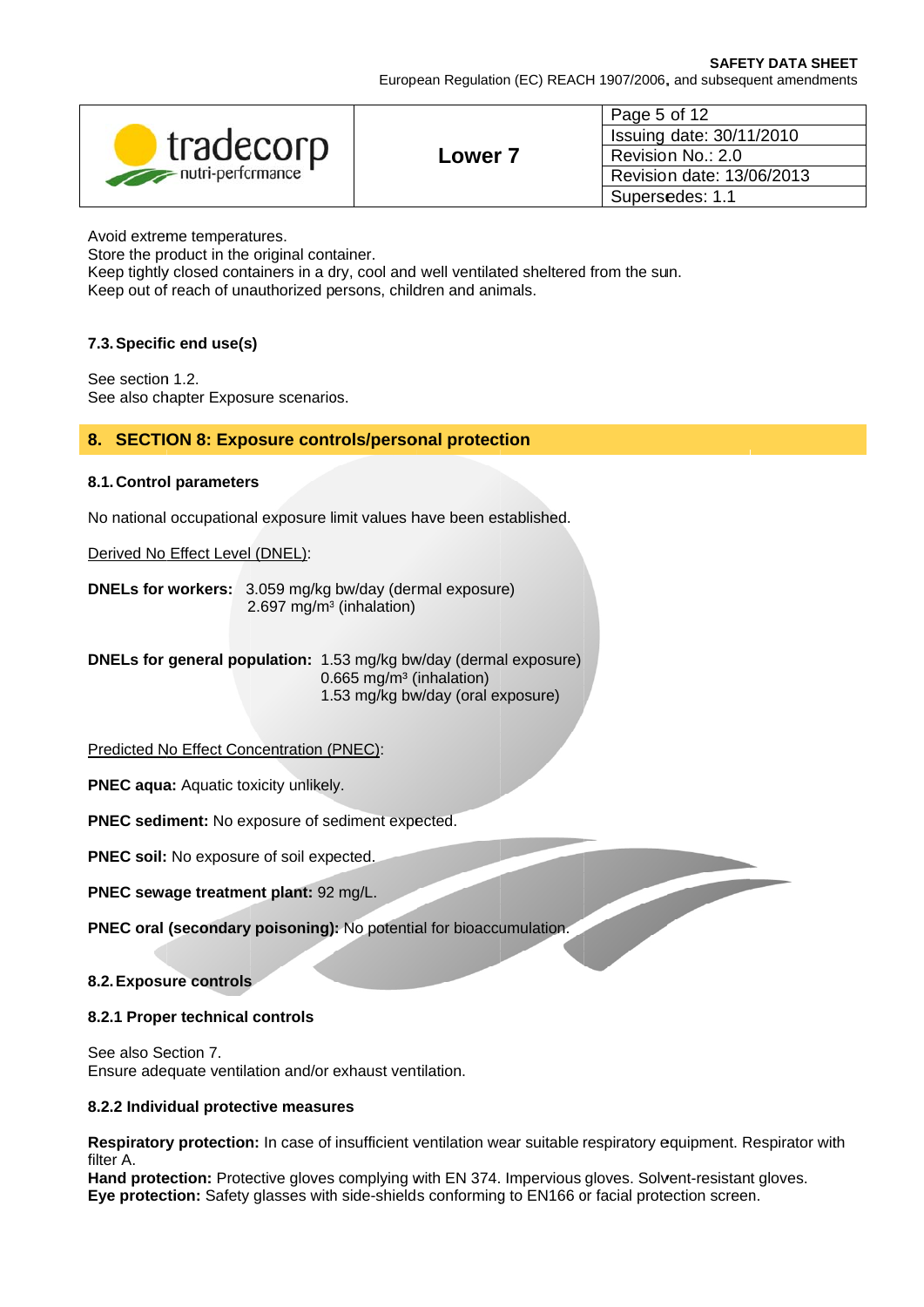| tradecorp<br>nutri-performance | Lower | Page 6 of 12<br>Issuing date: 30/11/2010<br>Revision No.: 2.0<br>Revision date: 13/06/2013 |
|--------------------------------|-------|--------------------------------------------------------------------------------------------|
|                                |       | Supersedes: 1.1                                                                            |

Skin and body protection: Choose body protection according to the amount and concentration of the dangerous substance at the work place.

Hygiene measures: Handle in accordance with good industrial hygiene and safety practice. Have eye wash bottle with distilled water. Remove and wash contaminated clothing before reuse. Wash hands before breaks and immediately after handling.

#### 8.2.3 Environmental exposure controls

Do not flush into surface waters or sanitary drain systems.

## 9. SECTION 9: Physical and chemical properties

# 9.1. Information on basic physical and chemical properties

| Appearance:                                      | Green liquid        |
|--------------------------------------------------|---------------------|
| Odour:                                           | <b>Odourless</b>    |
| <b>Odour threshold:</b>                          | Not applicable      |
| pH:                                              | $\mathbf 0$         |
| <b>Boiling point:</b>                            | 140 °C at 1013 hPa  |
| <b>Melting point:</b>                            | $<$ -150 °C         |
| <b>Flash point:</b>                              | $>125$ °C           |
| <b>Flammability:</b>                             | Non flammable       |
| <b>Self-ignition temperature:</b>                | $>656$ °C           |
| <b>Explosive properties:</b>                     | Non explosive       |
| <b>Oxidizing properties:</b>                     | Non oxidising       |
| <b>Evaporation rate:</b>                         | No data available   |
| Vapour pressure:                                 | 900 Pa at 25 °C     |
| <b>Water solubility:</b>                         | Completely miscible |
| <b>Viscosity:</b>                                | No data available   |
| Density:                                         | 1.5 g/cm3 at 20 °C  |
| Partition coefficient n-octanol/water (log Pow): | $-1.73$             |

## 9.2. Other information

No data available.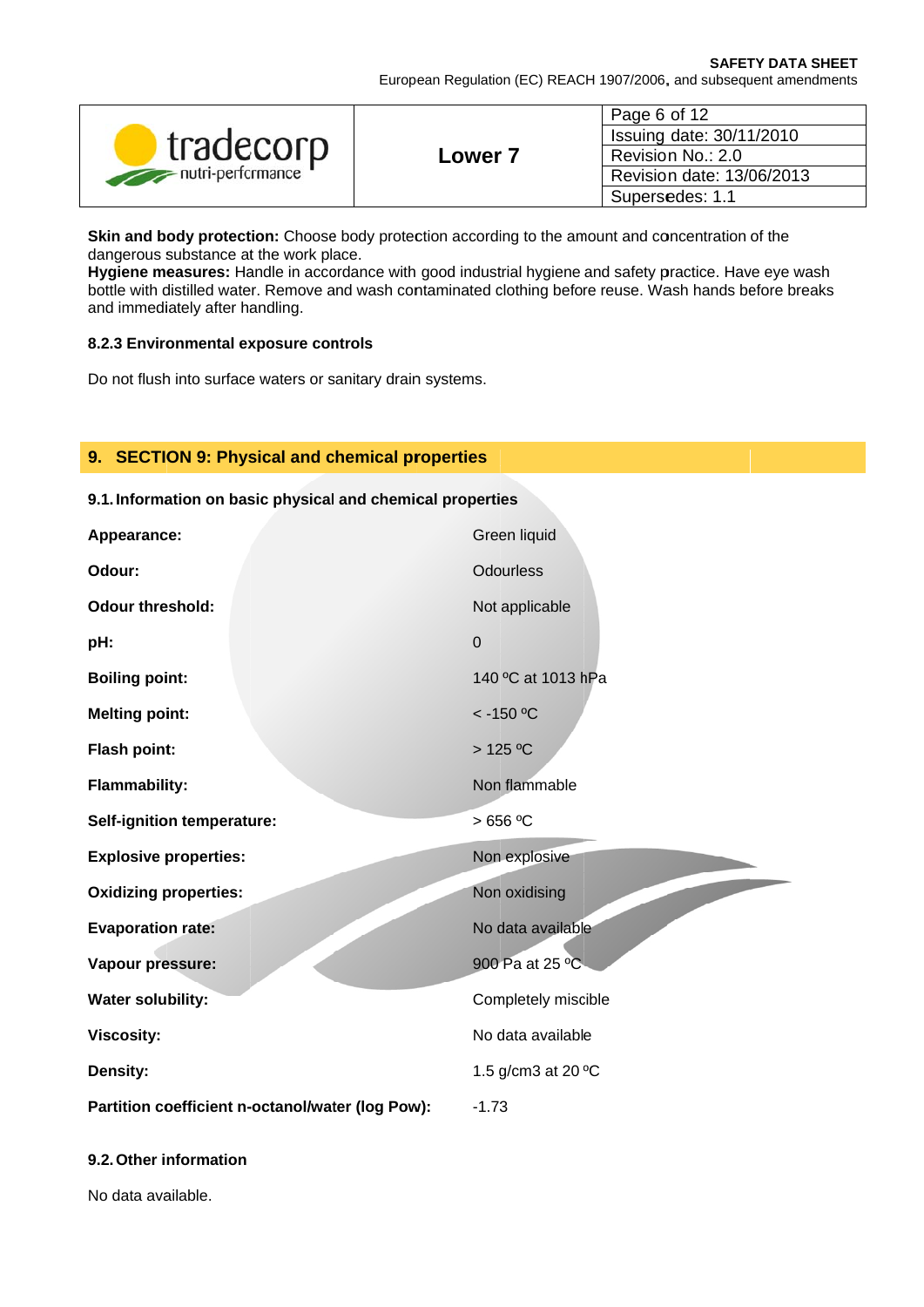European Regulation (EC) REACH 1907/2006, and subsequent amendments

| tradecorp<br>nutri-performance |       | Page 7 of 12<br>Issuing date: 30/11/2010       |
|--------------------------------|-------|------------------------------------------------|
|                                |       |                                                |
|                                | Lower | Revision No.: 2.0<br>Revision date: 13/06/2013 |
|                                |       |                                                |
|                                |       | Supersedes: 1.1                                |

# 10. SECTION 10: Stability and reactivity

### 10.1. Reactivity

The product is not reactive under normal conditions.

#### 10.2. Chemical stability

The product is stable under normal ambient and anticipated storage and handling conditions of temperature and pressure.

#### 10.3. Possibility of hazardous reactions

No hazard reactions are expected under normal processing.

### 10.4. Conditions to avoid

Keep away from open flames, hot surfaces and sources of ignition.

#### 10.5. Incompatible materials

- Strong acids
- Strong bases
- Carbonates
- Oxidising agents

#### 10.6. Hazardous decomposition products

No data available.

## 11. SECTION 11: Toxicological information

#### 11.1. Information on toxicological effects

LD50 (dermal, rat): > 2000 mg/kg (OECD Guideline 402). (a) Acute toxicity: LD50 (oral, rat): > 2000 mg/kg (OECD Guideline 423).

Following these results, the product does not meet the criteria for classification.

(b) Skin corrosion/irritation: Not irritating (rabbit) (OECD Guideline 404).

Following this result, the product does not meet the criteria for classification.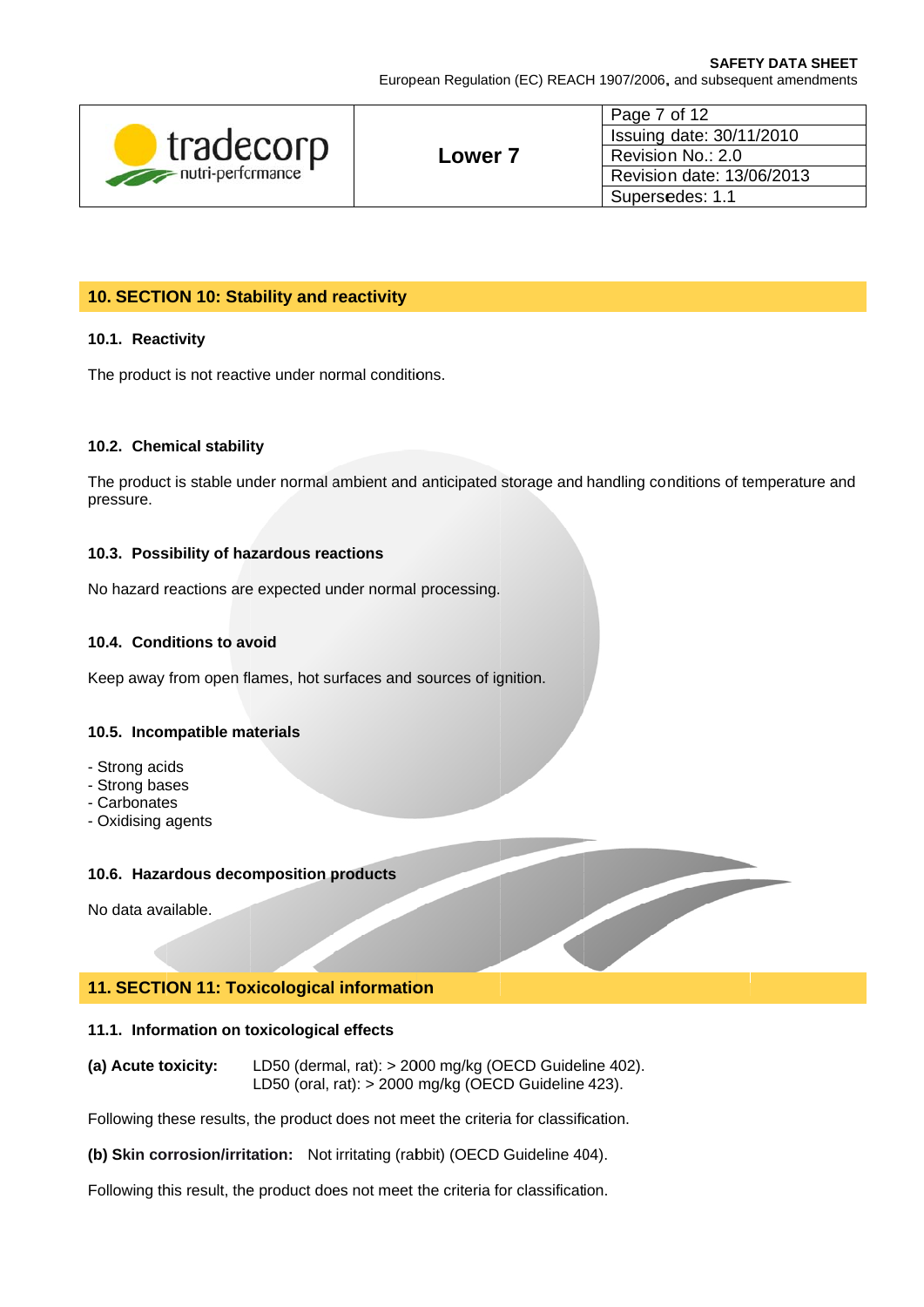| tradecorp<br>nutri-performance |       | Page 8 of 12                                                               |
|--------------------------------|-------|----------------------------------------------------------------------------|
|                                |       | Issuing date: 30/11/2010<br>Revision No.: 2.0<br>Revision date: 13/06/2013 |
|                                | Lower |                                                                            |
|                                |       |                                                                            |
|                                |       | Supersedes: 1.1                                                            |

(c) Eye damage/irritation: Irritant (in vitro) (HET-CAM test): Eye damage, Cat. 1: Causes serious eye damage.

(d) Respiratory or skin sensitization: Not sensitising (mice) (LLNA based on OECD Guideline 429).

Following this result, the product does not meet the criteria for classification.

## (e) CMR - Carcinogenicity, Mutagenicity and Reproductive toxicity: No data available.

## (f) STOT - single and repeated exposure: No adverse effects are expected.

# (g) Aspiration hazard: No data available.

# 12. SECTION 12: Ecological information

## 12.1. Toxicity

## (a) Aquatic toxicity:

The product readily degrades in the environment. The degradation products have been considered in the aquatic toxicity assessment and these are the conclusions:

- The product is not acutely toxic to fish.
- The product is not acutely toxic to aquatic invertebrates.
- The product is not toxic to aquatic algae.
- . The product has not inhibitory effect on sewage sludge microorganisms.

(b) Sediment toxicity: No data available.

## (c) Terrestrial toxicity: No data available.

## 12.2. Persistence and degradability

The product is readily biodegradable.

## 12.3. Bioaccumulative potential

The product does not bioaccumulate (Log Pow =  $-1.73$ ).

## 12.4. Mobility in soil

The product is completely soluble in water.

# 12.5. Results of PBT and vPvB assessment

This product is not considered to be persistent, bioaccumulating nor toxic (PBT).

## 12.6. Other adverse effects

No data available.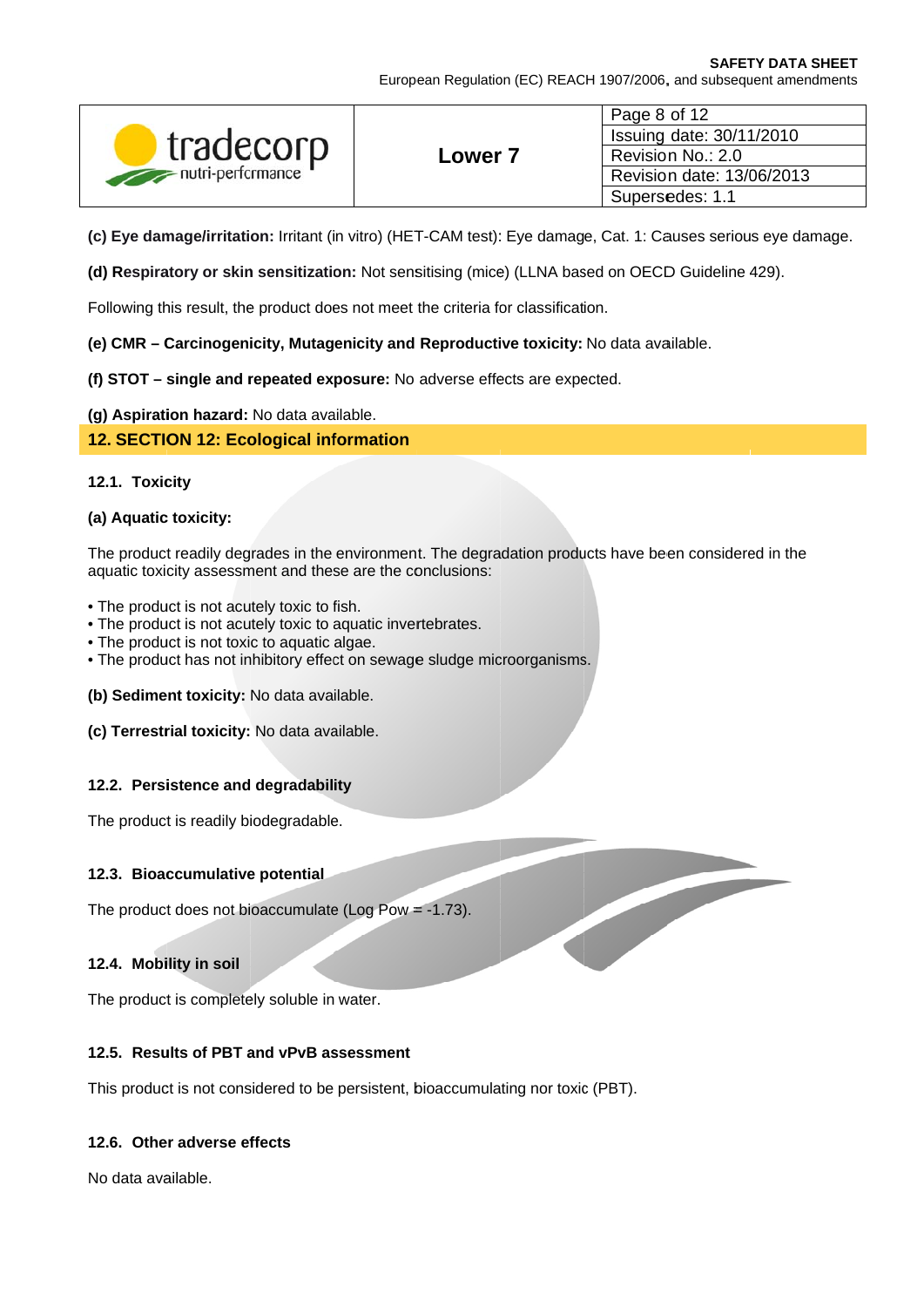European Regulation (EC) REACH 1907/2006, and subsequent amendments

| tradecorp<br>nutri-performance |                    | Page 9 of 12                                   |
|--------------------------------|--------------------|------------------------------------------------|
|                                |                    | Issuing date: 30/11/2010                       |
|                                | Lower <sub>7</sub> | Revision No.: 2.0<br>Revision date: 13/06/2013 |
|                                |                    |                                                |
|                                |                    | Supersedes: 1.1                                |

# 13. SECTION 13: Disposal considerations

#### 13.1. Waste treatment methods

Dispose of waste materials at a licensed site.

Rinse with water the used containers three times and empty the water into the application tank. Do not burn containers, even after use. Disable the used packaging and dispose of content and/or empty containers in accordance with local, regional, national, and/or international regulations.

| <b>14. SECTION 14: Transport information</b>                                                                                                                                                                                    |                                                                                                                                                                      |  |
|---------------------------------------------------------------------------------------------------------------------------------------------------------------------------------------------------------------------------------|----------------------------------------------------------------------------------------------------------------------------------------------------------------------|--|
| <b>ADR class:</b><br><b>Classification code:</b><br>Labels:<br>UN number:<br>IP number:<br>Packing group:<br><b>Limited amounts:</b><br>Transport class (1.1.3.6):<br><b>Transport designation:</b>                             | 8<br>C <sub>9</sub><br>8<br>1760<br>80<br>Ш<br>LQ7<br>3<br>UN 1760, CORROSIVE LIQUID, N.O.S. (Acid urea 119 % w/v), 8, III                                           |  |
| <b>OMI/IMDG class:</b><br>Labels:<br><b>ONU</b> number:<br>Packing group:<br><b>Exemped interior packing until:</b><br>FEm:<br>Stowage:<br><b>Marine contaminant:</b><br><b>Transport designation:</b>                          | 8<br>8<br>1760<br>III<br>5L<br>$F-A, S-B$<br>class A. Isolated from habitable areas.<br><b>No</b><br>UN 1760, CORROSIVE LIQUID, N.O.S. (Acid urea 119 % w/v), 8, III |  |
| <b>ICAO/IATA class:</b><br>Labels:<br>Secondary risk:<br><b>ONU</b> number:<br>Packing group:<br>Packing instruction in passenger's<br>aircraft:<br>Packing instructions in cargo<br>aircraft:<br><b>Transport designation:</b> | 8<br>Corrosive (7.3.P)<br>1760<br>Ш<br>Y818, 818<br>820<br>UN 1760, CORROSIVE LIQUID, N.O.S. (Acid urea 119 % w/v), 8, III                                           |  |

# 15. SECTION 15: Regulatory information

# 15.1. Safety, health and environmental regulations/legislation specific for the substance or mixture

- Hazardous Substances Information System (HSIS - Safe Work Australia).

- Approved Criteria for Classifying Hazardous Substances [NOHSC:1008(2004)] 3rd Edition.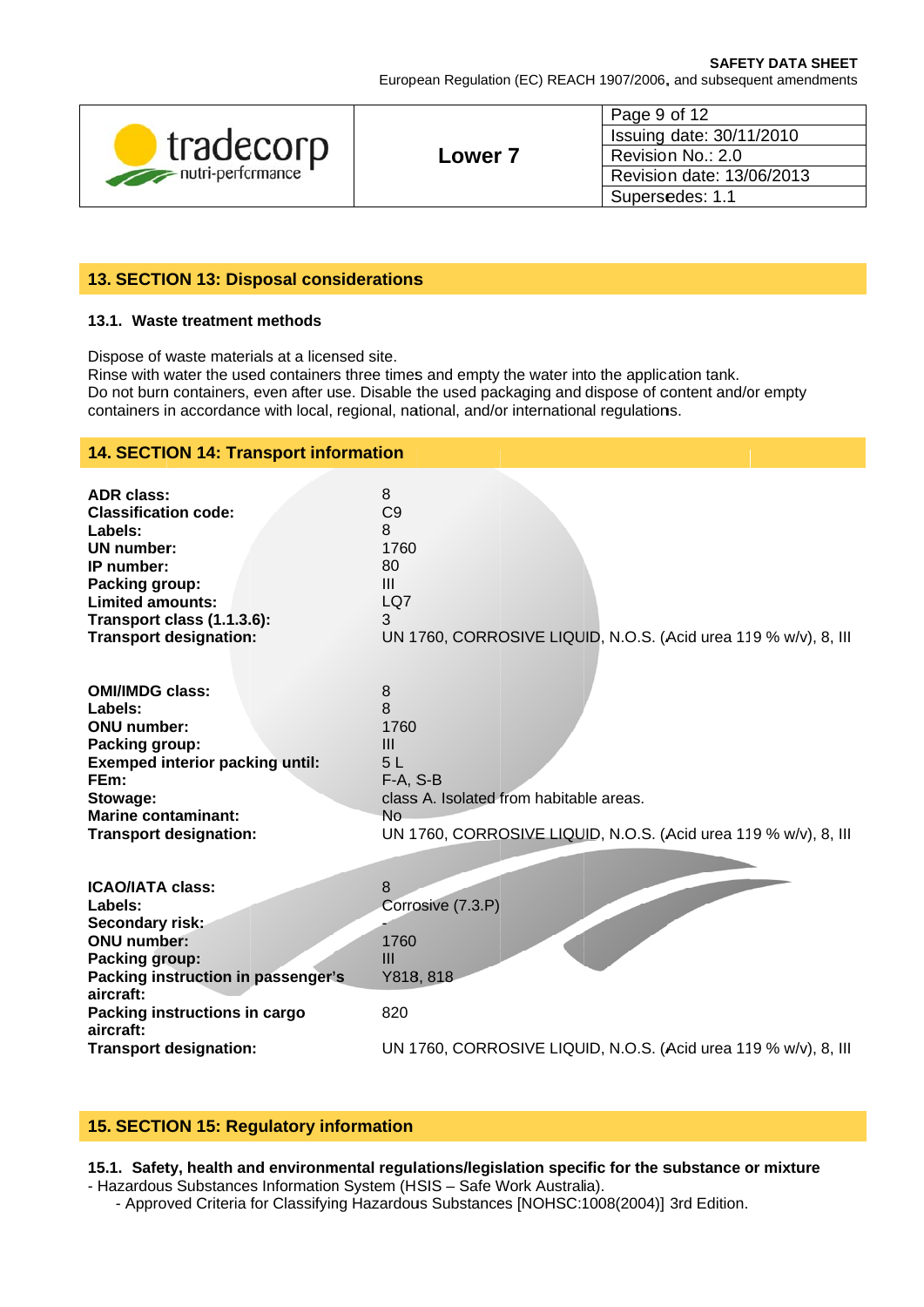| tradecorp<br>nutri-performance | Lower 7 | Page 10 of 12             |
|--------------------------------|---------|---------------------------|
|                                |         | Issuing date: 30/11/2010  |
|                                |         | Revision No.: 2.0         |
|                                |         | Revision date: 13/06/2013 |
|                                |         | Supersedes: 1.1           |

- National Model Regulations for the Control of Workplace Hazardous Substances [NOHSC:1005(1994)].

- List of Designated Hazardous Substances (NOHSC).

- Directive 67/548/EEC on the approximation of laws, regulations and administrative provisions relating to the classification, packaging and labelling of dangerous substances.

- European Regulation (EC) No.1272/2008 on classification, labelling and packaging of substances and mixtures.

- European Regulation (EC) No. 1907/2006 concerning the Registration, Evaluation, Authorization and Restriction of Chemicals (REACH).

- Commission Regulation (EU) No. 453/2010, amending Regulation (EC) No. 1907/2006 on the Registration, Evaluation, Authorization and Restriction of Chemicals (REACH).

## 15.2. Chemical safety assessment

A Chemical Safety Assessment has been carried out for this product.

## 16. SECTION 16: Other information

#### Revision of this safety data sheet:

Revision number: 3.0 Supersedes: 2.1 Added, deleted or revised information: New layout.

#### **Legend to abbreviations:**

ADR: European Agreement concerning the International Carriage of Dangerous Goods by Road.

DL50: Lethal dose 50%

DNEL: Derived No Effect Level

IATA: International Air Transport Association.

ICAO: Technical Instructions for the Safe Transport of Dangerous Goods by Air.2

IMDG: International Maritime Dangerous Goods.

LC50: Lethal concentration 50%

NOEC: No observed effect concentration

PBT: Persistent, Bioaccumulative and Toxic.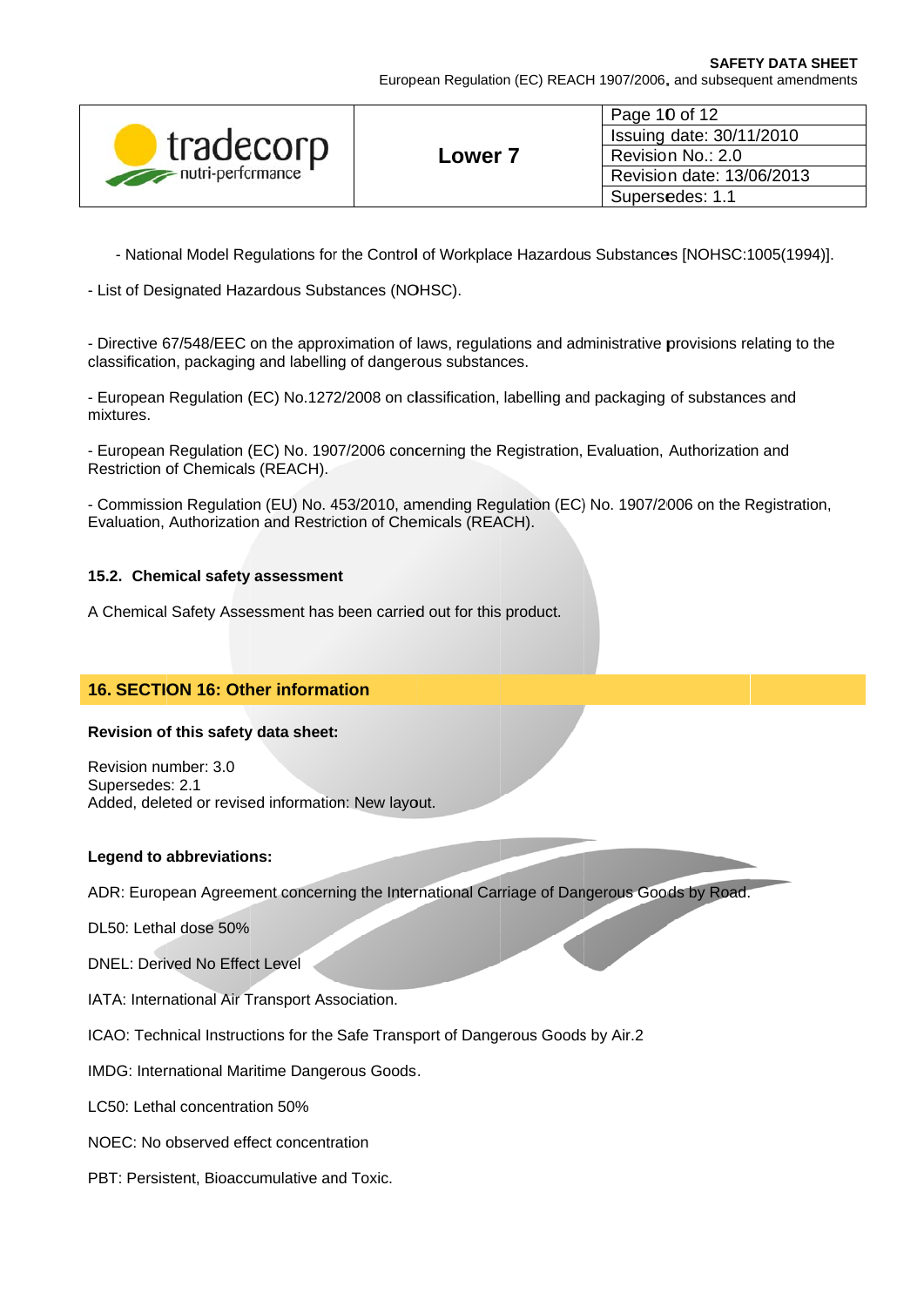| tradecorp<br>nutri-performance | Lower <sub>7</sub> | Page 11 of 12             |
|--------------------------------|--------------------|---------------------------|
|                                |                    | Issuing date: 30/11/2010  |
|                                |                    | Revision No.: 2.0         |
|                                |                    | Revision date: 13/06/2013 |
|                                |                    | Supersedes: 1.1           |

**PNEC: Predicted No Effect Concentration** 

RID: Regulations concerning the International Carriage of Dangerous Goods by Rail.

STOT: Specific Target Organ Toxicity.

vPvB: Very Persistent and very Bioaccumulative.

## Key literature references and sources for data:

Safe Work Australia - HSIS Navigation: http://hsis.ascc.gov.au/SearchHS.aspx

**ESIS: European Chemical Substances Information System.** 

ECHA: European Chemicals Agency http://echa.europa.eu/

Classification and Labelling Inventory Database http://echa.europa.eu/web/quest/information-on-chemicals/clinventory-database

Institute for Health and Consumer Protection (European Commission): http://ihcp.jrc.ec.europa.eu/ Instituto Nacional de Seguridad e Higiene en el trabajo http://www.insht.es

Riskquim http://riskquim.insht.es:86/riskquim/clp/

Chemical Safety Report - TRADE CORPORATION INTERNATIONAL, S.A.U.

List of relevant hazard statements and/or precautionary statements:

**Hazard statement:** H318: Causes serious eye damage.

#### **Precautionary statement:**

P280: Wear protective gloves/protective clothing/eye protection/face protection. P305 + P351 + P338: IF IN EYES: Rinse cautiously with water for several minutes. Remove contact lenses, if present and easy to do. Continue rinsing.

P310: Immediately call a POISON CENTER or doctor/physician.